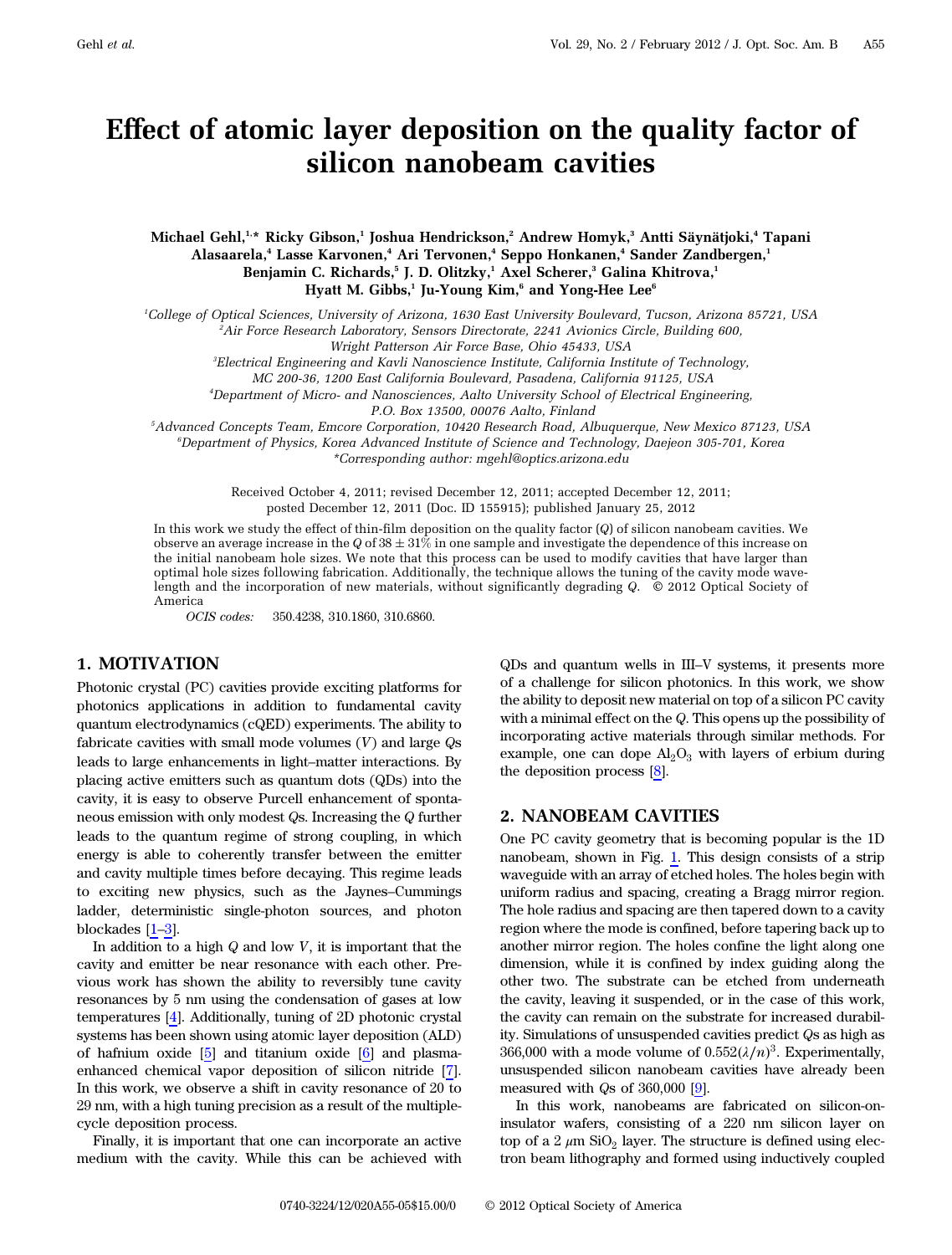<span id="page-1-0"></span>

Fig. 1. (Color online) Schematic of the 1D nanobeam cavity with overlay of normalized electric field energy density.

plasma etching. Each nanobeam is characterized by a lattice constant "a," which is the distance between the center of the holes in the mirror region. The value of a varies from 390 to 455 nm in 5 nm steps, shifting the cavity mode through the range of our measurement ability. In the taper region, the lattice constant varies from 0.98a to 0.86a, while in the cavity region, the lattice constant is 0.84a. The nominal hole radius is 0.3 times the local lattice constant.

## 3. CHARACTERIZATION BY MEASUREMENT OF THE CAVITY QUALITY FACTOR *Q*

In order to characterize the Q of silicon nanobeam cavities, we use the tapered microfiber probe technique  $[10,11]$  $[10,11]$  $[10,11]$ . In this technique, an optical fiber is heated and stretched, such that it adiabatically tapers to a region with a diameter on the order of 1  $\mu$ m. This region of the fiber is then carefully positioned across the nanobeam cavity. A tunable narrowband laser source is coupled into one end of the fiber, and the transmitted power is detected at the other end. As the laser source is tuned into resonance with the cavity, some of the power is coupled into the cavity mode, resulting in a measurable dip in transmission through the fiber.

As a result of the tapered microfiber probe, the cavity experiences an additional amount of loss. This causes an increase in the measured resonance linewidth and thus a decrease in the measured Q compared to the intrinsic Q of the cavity. This effect was studied in  $[10]$  $[10]$ , which found that by positioning the probe near the edge of the nanobeam, coupling to the cavity is minimized, leading to a measured Q closer to the intrinsic Q. For this study, all Qs are measured at the edge of the nanobeam cavity. Because of the positioning uncertainty of the probe, which leads to slight changes in the coupling and hence the measured  $Q$ , five measurements are taken of each cavity; the maximum value is used for all comparisons.

To determine the intrinsic Q of a cavity, we use the crossed polarizer resonant scattering technique [\[10](#page-4-8)[,12](#page-4-10)]. This is a free space method in which a tunable laser source is focused onto the cavity with a microscope objective. The incident light is polarized at 45° with respect to the polarization of the cavity mode. The reflected light is passed through a polarizer at 90° relative to the incident light. Light that simply reflects from the substrate will be blocked by the crossed polarizer. Light that couples into the cavity will scatter out with the polarization of the cavity mode, a portion of which will be able to pass through the final polarizer and be detected. Because of the increased difficulty and low signal-to-noise ratio of this measurement, this technique is used only to determine the intrinsic Q of the best cavities.

## 4. ATOMIC LAYER DEPOSITION

Atomic layer deposition is a thin-film deposition process that works through the sequential application of two or more gas phase chemicals. The growth takes place as a chemical reaction at the sample surfaces. The reaction is self-limiting, allowing accurate control of film thickness simply by counting the number of cycles.

Because of the nature of this deposition technique, the resulting film is conformal and grows along the surface normal [[13\]](#page-4-11). This effect has already been utilized to grow microlens arrays [\[14](#page-4-12)] and planarized optical gratings [\[15](#page-4-13)] and to tune photonic crystal waveguides [[7](#page-4-5)[,16](#page-4-14)]. The conformal film also reduces surface roughness, and ALD-grown  $\text{Al}_2\text{O}_3$  and  $\text{TiO}_2$ films have been found to significantly reduce propagation losses in silicon strip and slot waveguides [\[13](#page-4-11)[,17](#page-4-15)]. Because the geometry of the silicon nanobeam cavity is a modified silicon strip waveguide, we believe that this process could lead to decreased losses and higher Qs in these structures.

For this work, we investigated the thin-film growth of both  $TiO<sub>2</sub>$  and  $Al<sub>2</sub>O<sub>3</sub>$  on nanobeam cavities by ALD. TiO<sub>2</sub> is deposited at 120 °C using a process with titanium tetrachloride (TiCl<sub>4</sub>) and water as precursors [\[18](#page-4-16)].  $Al_2O_3$  is deposited at 200 °C using a process with trimethylaluminum  $(Al_2(CH_3)_6)$ and water as precursors [[19\]](#page-4-17). Figure [2](#page-1-1) shows scanning electron micrograph (SEM) images of a cavity before and after the deposition of 20 nm of  $Al_2O_3$ , showing a clear reduction in hole size due to the thin film.

## 5. EXPERIMENTAL RESULTS

For initial tests, two nanobeam samples were fabricated using the same design parameters. They were first characterized using the tapered microfiber technique. While imaging the

<span id="page-1-1"></span>

Fig. 2. SEM images of the cavity region of a silicon nanobeam (a) before and (b) after deposition of 20 nm  $Al_2O_3$  by ALD.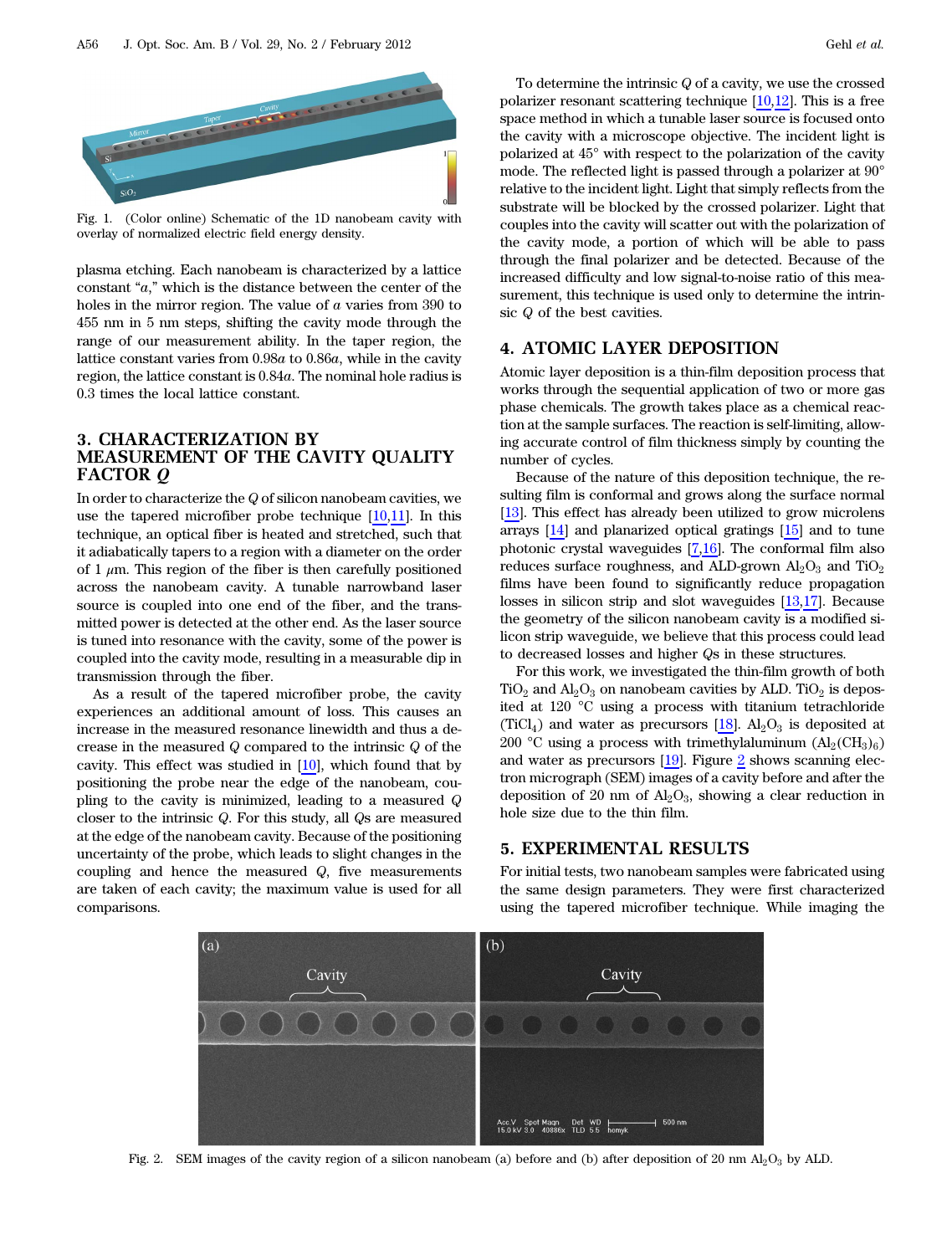<span id="page-2-0"></span>

Fig. 3. (Color online) Q of several cavities after ALD plotted against the Q measured before ALD, for 20 nm of (a) Al<sub>2</sub>O<sub>3</sub> and (b) TiO<sub>2</sub>. The solid line

cavities, it was noticed that there was residual mask material remaining from fabrication. This material was removed using a 10 min  $O_2$  plasma etch. The cavities were recharacterized, and it was noted that the cavity wavelength decreased by 6.5 nm on average, but there was no significant change in cavity Q. One sample was then coated with 20 nm of  $TiO<sub>2</sub>$  (index 2.27 at  $\lambda = 1.55 \mu m$ , while the other was coated with 20 nm of  $Al_2O_3$  (index 1.62 at  $\lambda = 1.55 \ \mu m$ ). The samples were characterized again, following the same procedure. The  $TiO<sub>2</sub> (Al<sub>2</sub>O<sub>3</sub>)$ coated sample showed a shift in cavity mode of  $59.2 \pm$  $0.7(30.3 \pm 0.8)$  nm on average. The results of the Q measurements are plotted in Fig. <u>3</u>. While one TiO<sub>2</sub> coated cavity showed an increase in Q of 29%, the average change in Q over  $0.7(30.3 \pm 0.8)$  nm on average. The results of the  $Q$  measurements are plotted in Fig. 3. While one TiO<sub>2</sub> coated cavity showed an increase in  $Q$  of 29%, the average change in  $Q$  over all cavities was  $-1.3 \pm 16\%$ . E showed an increase in Q, with an average increase of  $38 \pm$ 31% and a maximum increase of 124%. The large standard deviation for this sample mostly results from 2 of the 19 cavities, which showed an increase of more than 100%. Figure [4](#page-2-1) shows a measurement of a cavity from the  $\text{Al}_2\text{O}_3$ -coated sample before and after deposition. This measurement was performed using the crossed polarizer resonant scattering technique, so the measured  $Q$  is that of the intrinsic  $Q$ . This shows the cavity Q to have increased from 107,000 to 212,000.

While the deposition of 20 nm of  $\text{Al}_2\text{O}_2$  on that particular sample resulted in a clear increase in the cavity  $Q$ , from these initial tests it is not clear what factors contributed to this increase. The fact that the sample coated with  $TiO<sub>2</sub>$  did not show the same increases suggests that the effect is not exclusively due to a decrease in surface roughness. Finitedifference time-domain (FDTD) simulations of the silicon nanobeam  $Q$  [Fig.  $5(a)$ ] indicate that the  $Q$  is highly dependent on the hole radius, with a peak Q near a radius of 0.3 times the lattice constant. To account for the decrease in hole radius as<br>a result of the ALD coating, a third sample was fabricated with<br>an added offset to the hole radius. For each lattice constant,<br>13 cavities were defined with a result of the ALD coating, a third sample was fabricated with an added offset to the hole radius. For each lattice constant, 30 nm in 5 nm steps. Four arrays of these cavities were fabricated with varying electron beam dosage, but only two arrays provided useful cavities.

This sample was characterized, coated with 20 nm of  $\text{Al}_2\text{O}_2$ , and then recharacterized. Fifty-three of the 60 cavities that were characterized on this third sample showed increases in the Q, with the average increase being  $20 \pm 19\%$ . Figure  $5(b)$ shows a plot of the measured Q prior to ALD coating as a function of hole radius offset. There is a trend toward higher Qs for cavities with smaller holes. Unlike the simulation, there is not a clear peak in the Q. This suggests that our range of hole sizes did not cover the designed range. Looking at the percent increase in the Q as a function of the hole radius offset (Fig.  $6$ ), there is also a clear trend toward a greater increase for cavities with larger holes. Following ALD, these cavities have hole sizes closer to those of the cavities that showed the highest Qs prior to ALD. This is consistent with the idea that the increase in  $Q$  is due to the shift of hole size closer to the optimal (highest Q) design.

Figure [7](#page-3-2) shows a plot of the shift in the cavity mode wavelength as a result of the deposition of 20 nm of  $Al_2O_3$ , along with FDTD simulation results. While the wavelength shift showed very little dependence on the lattice constant, it showed a strong dependence on the initial hole radius offset.

<span id="page-2-1"></span>

Fig. 4. (Color online) Crossed polarizer resonant scattering measurement of a cavity (a) before and (b) after being coated with 20 nm of  $Al_2O_3$ , yielding a measured Q of 107,000 before and 212,000 after. The before data were collected prior to the  $O<sub>2</sub>$  plasma etch, which removed the mask residue and shifted the cavity peak to shorter wavelength by 6.5 nm.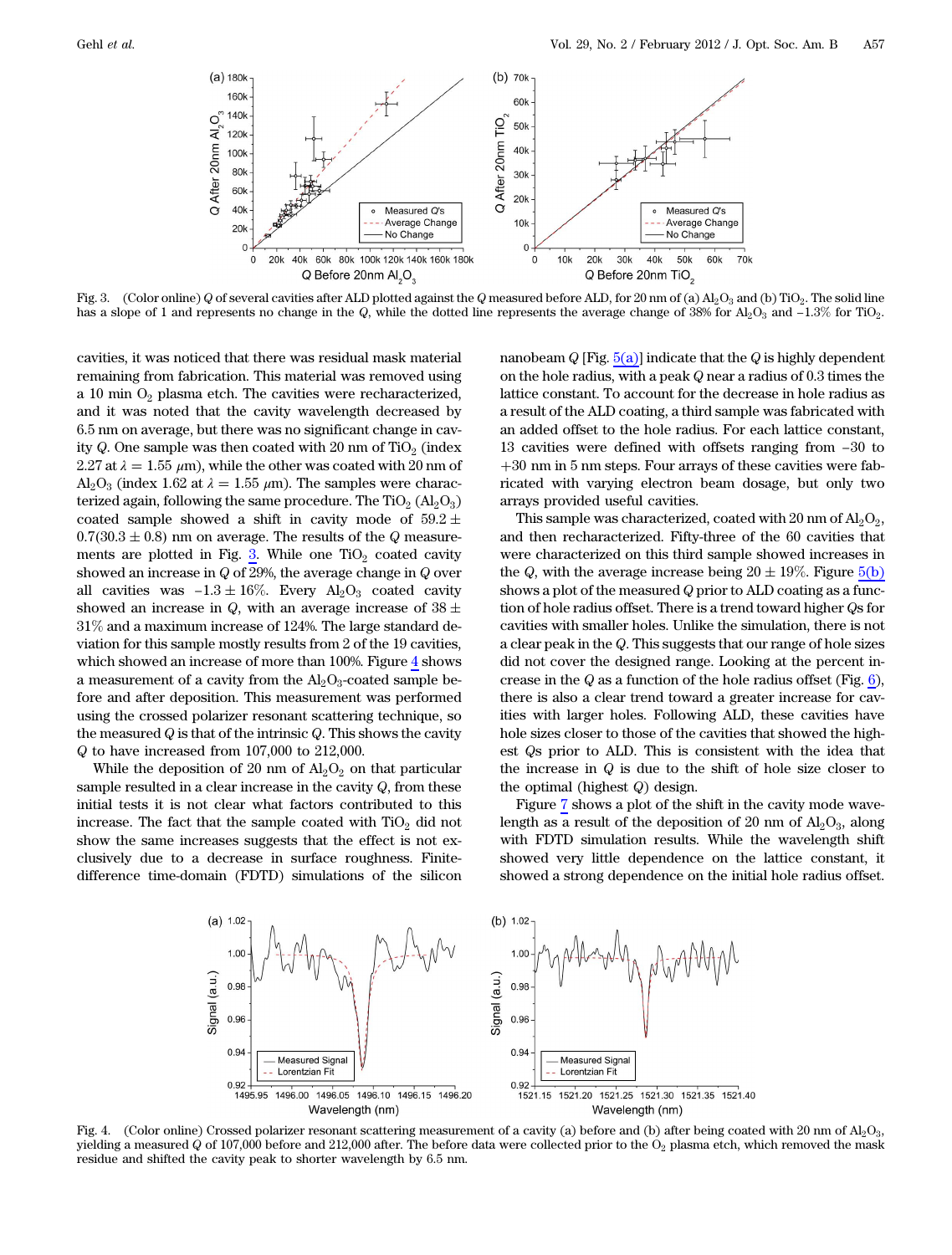<span id="page-3-0"></span>

Fig. 5. (Color online) (a) FDTD simulation of the Q prior to ALD coating, showing the expected peak around 0 nm offset. The 0 nm offset corresponds to a hole radius of 0.3 times the lattice constant. (b) Plot of the average measured Q of several cavities prior to ALD coating versus the hole radius offset, showing a trend of higher Q for cavities with smaller holes (more negative offset). Dose refers to the dosage used during electron beam lithography.

The shift also showed some dependence on the dosage used during electron beam lithography. This is likely due to the dependence of the hole size and beam width on electron beam dose. The higher dose array, which should have larger holes due to the increased exposure of the mask, showed wavelength shifts in the range of  $21.6 \pm 0.2$  nm for the smallest holes to  $28.0 \pm 0.1$  nm for the largest holes. The lower dose array showed wavelength shifts in the range of  $20.2 \pm$ 0.2 nm for the smallest holes to  $27.1 \pm 0.4$  nm for the largest. The FDTD simulations predict a similar range of wavelength shift. The tuning precision is very high because it is

<span id="page-3-1"></span>

Fig. 6. (Color online) Plot of the average percent change in the Q of the cavities from Fig. [4](#page-2-1) versus the initial hole radius offset, showing a trend of greater increase for cavities that began with larger holes (more positive offset). The FDTD results are plotted for comparison.

<span id="page-3-2"></span>

Fig. 7. (Color online) Plot of the average shift in wavelength of the cavity mode following ALD versus the hole radius offset, along with the FDTD simulation results.

determined by the growth rate of the thin film, which can be very slow. For the ALD technique used in this work, the growth rate was around 0.1 nm∕cycle, with a cycle time of

<sup>0</sup>.1–0.<sup>15</sup> nm∕cycle. In order to investigate the effect of the  $Al_2O_3$  coating on the mode volume, we use numerical methods. FDTD simulations<br>reveal a nearly linear relationship between the mode volume<br>and hole radius offset. The mode volume increases from<br>0.410( $\lambda/n$ )<sup>3</sup> for a +30 nm offset, to 0.658( $\lambda/n$ reveal a nearly linear relationship between the mode volume and hole radius offset. The mode volume increases from  $0.410(\lambda/n)^3$  for a +30 nm offset, to 0.658( offset. At the same time, the increase in mode volume as a result of depositing 20 nm of  $\text{Al}_2\text{O}_3$  shows little dependence on the hole radius offset, fluctuating in the range of a 2.06% to 6.45% increase.

3.45 s. This results in a wavelength shift on the order of

## 6. CONCLUSIONS

We have shown that ALD can be a valuable tool for tuning the resonant wavelength and Q of 1D silicon nanobeam cavities postfabrication. The low index and low deposition rate of  $Al_2O_3$  allows for very precise control of the wavelength shift. The initial size of the cavity holes also plays an important role in the resonance shift. Cavities with smaller holes to begin with will have modes that are more confined to the silicon and therefore will see less of an effect from the additional dielectric material.

Initial results show that a 20 nm coating of  $\text{Al}_2\text{O}_3$  can increase the Q of 1D silicon nanobeam cavities by  $38 \pm 31\%$ . While the exact nature of this change in the  $Q$  is not fully understood, both simulation and experiment show that the Q is significantly affected by the size of the cavity holes. Therefore, it is likely that the changing hole size resulting from the  $Al_2O_3$ deposition is responsible for much of the change in the Q observed in this work. There still remains much to be done to determine the contribution of other effects to the change in the Q. The conformal nature of the ALD film will lead to decreased surface roughness and decreased scattering losses at the  $\text{Al}_2\text{O}_3$ -air interface; however, the large index mismatch of  $Al<sub>2</sub>O<sub>3</sub>$  and silicon means that scattering at this interface will still be significant. Additionally, the thin film could be causing surface passivation, leading to decreased absorption by surface states. Finally, the film may be affecting the mode profile, pulling the field away from the oxide layer and decreasing losses into the substrate. Repeating these experiments with